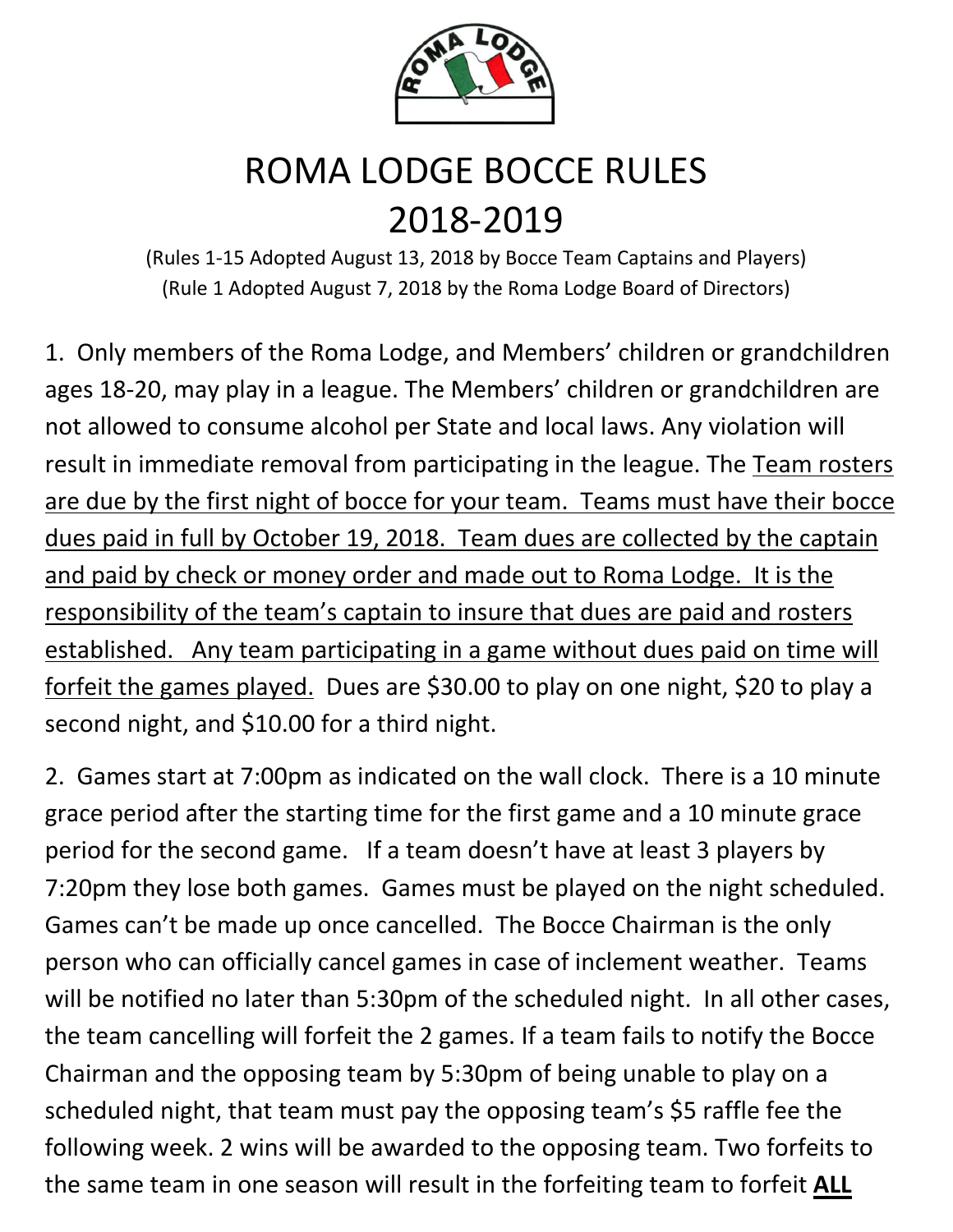**REMAINING LEAGUE GAMES FOR THE SEASON**. In league play a team can have 5 players to throw 5 balls, 4 players to throw 5 balls, and 3 players to throw 4 balls. The opposing team gets to select which player(s) (from the short team) throws that  $4<sup>th</sup>$  or 5<sup>th</sup> ball for game one. That player(s) then must throw the extra ball(s) the entire game. Upon starting the second game the opposing team then selects a different player(s) to throw the extra ball(s). In all tournament games, a team MUST have 5 players to throw 5 balls, 4 players to throw 4 balls, and 3 players to throw 3 balls.

3. Before the first game, the two captains will flip a coin. The winner will have his choice of ball color and to shoot the pallino first or to defer to the second game. The team who loses the toss will have their choice in one of the two games. Whoever throws the pallino first will also pick the ball color. Whichever color balls are picked in the first game must be kept in the second game. Only one man per team should be on the court directing his teammates or measuring. In the event a team hasn't thrown a ball yet, then one player from the team can go down to the other end of the court to direct his teammates; in all other cases if a player has not thrown his ball he is unable to direct his teammates nor cross the foul line. If two players cannot agree on a measurement by using the tape from the inside edge of the ball to the inside edge of the pallino, the team captains will measure. If they cannot agree, it will be ruled a tie. The two captains may dedicate a player from a different court to measure the point. The chosen player's decision will be final. You may measure to determine the point at anytime. You may not measure to determine how many points a team has until all the balls have been thrown. When measuring to the nail, measure from the bocce ball to the white spot in the middle of the nail. A team may alternate a  $6<sup>th</sup>$  player by keeping one player at each end and walking four players back and forth. They may also alternate a  $7<sup>th</sup>$  player by keeping two players at each end and walking three players back and forth. Once a player is taken out of a game, he may not return to play in that game. However, he may play in any other games that night.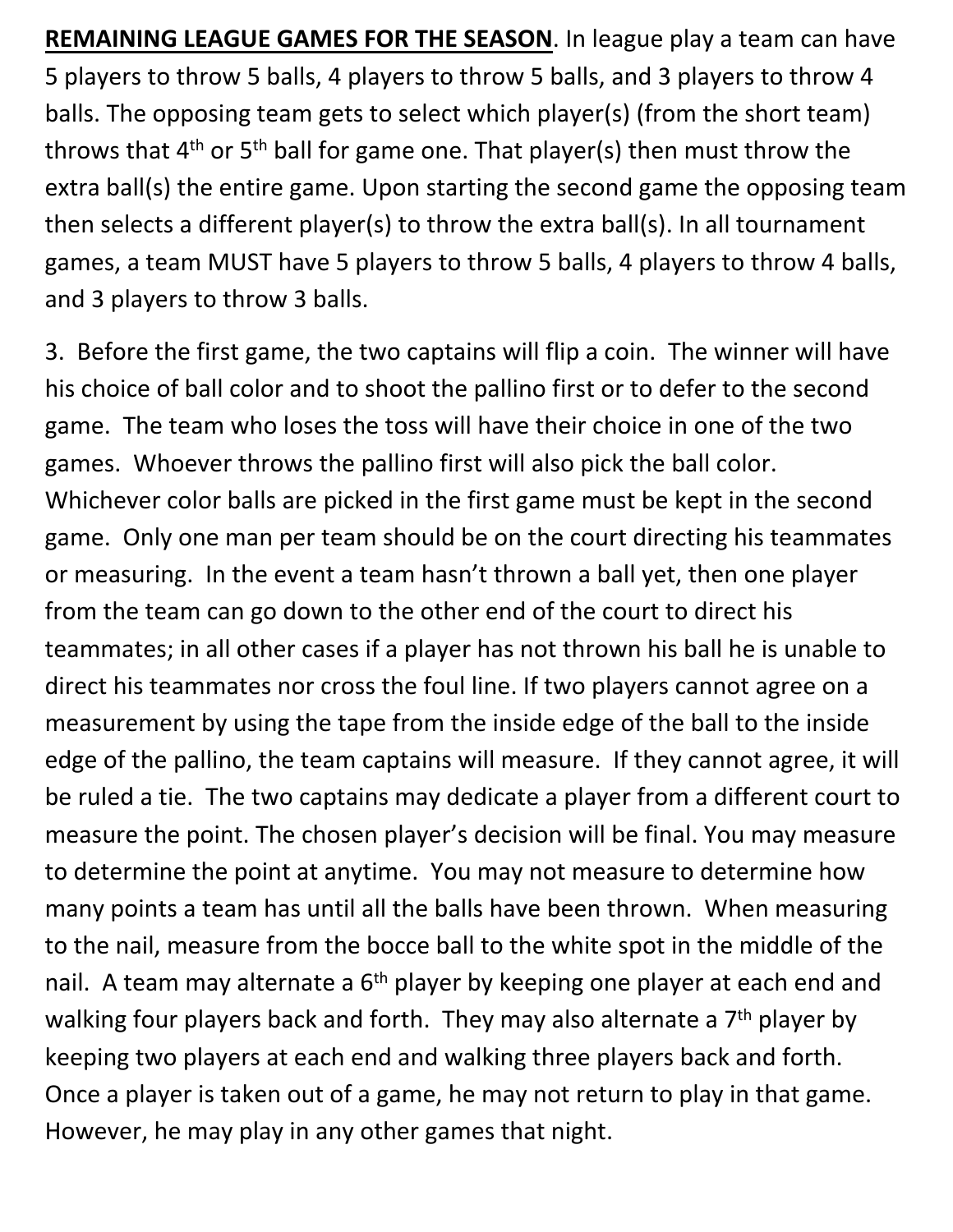4. The pallino must be shot past the mid-marker, but not off the end of the court. If unsuccessful on the first try, the other team shoots the pallino and the first ball. **A TEAM GETS ONLY ONE CHANCE TO THROW A QUALIFYING**  PALLINO BEFORE RELINQUISHING IT TO THE OTHER TEAM. If the pallino should come back before the mid-marker after play has started, all play stops and the balls are brought back to the end where play began. **IT DOESN'T MATTER IF THE PALLINO STAYS WITHIN THE COURT OF PLAY OR NOT, THE FRAME IS REPLAYED.** A player's whole bocce ball must also **PASS** the midmarker to be in play. If a player's ball is short or is touching the line, it is immediately removed from the court. NOTE: The player throwing the pallino must also throw the first ball. If a player's whole ball successfully crosses the midpoint marker then bounces off a ball(s) in play and lands short of the midpoint marker that ball **STAYS AS IS AND IS IN PLAY.**

5. Whenever there is a tie for a point, the last team to shoot will continue to do so until the tie is broken or that team runs out of balls. If a player knocks all the balls off the court, including the pallino, the team that knocks it out throws next to determine the point. If a tie is not broken after all balls are shot, the team that scored the last point shoots the pallino in the next round. If the pallino is knocked off the court, it will be set on the nail (white spot). The pallino must stay on the nail at all times unless a bocce ball is in the way. Once the pallino is knocked off the court and placed on the nail, it stays there. Even in the event another ball taps the pallino and moves it to the side, the pallino goes back on the nail. If any ball hits the back of the court, that ball is dead and should be removed, All other balls accidentally moved by such action shall be replaced as accurately as possible.

6. Whether a player takes steps before he throws or not, the ball must leave his hand before **EITHER FOOT** crosses the foul line. One warning constitutes notice. Any further violation results in a 1 point penalty. No player shall stand on the narrow boards between court #1 and #2 or between courts #3 and #4. If a player shoots his ball out of turn, the shot counts and the ball stays as is.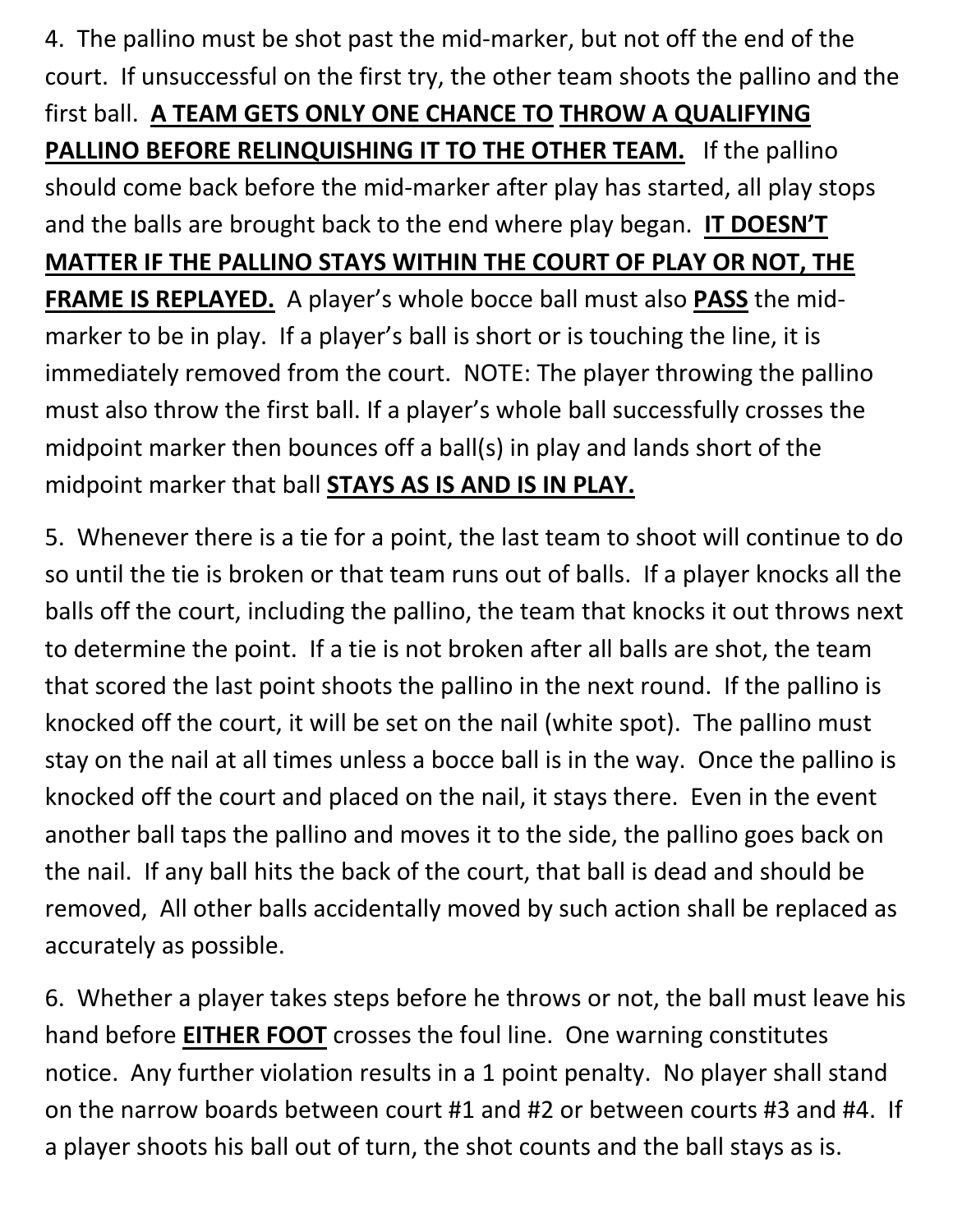7. If someone starts to pick up the balls or kicks one when there is still a ball(s) to be shot, the touched ball is to be removed if it belongs to the offending team. If it belongs to the opposing team, it is to be replaced as accurately as possible.

8. Prior to the games beginning, each team must pay \$5 in exchange for a raffle ticket. The raffle ticket is for a 50/50 raffle being drawn each night. The winning team will receive a Roma Lodge Gift Certificate. **ALL TEAMS MUST PAY A MINIMUM AMOUNT OF \$5.00 PER TEAM REGARDLESS OF THE NUMBER OF PLAYERS PLAYING.** Each team must pay the \$5 entry fee for every scheduled week of play unless the scheduled night is cancelled by the Bocce Chairman.

9. All teams make the playoffs. Playoff games may begin upon agreement of the opposing team captains but no later than 7:00pm. If there is a tie for a league winner, a one game playoff will be set up. If there is any other tie for deciding what playoff spot a team has, it will be done in the following manner: First is head to head record. Second is total points scored between them. Third is a coin flip. During each night's playoffs, all teams will play best of 3. In each night's semi-finals the higher ranked teams will play on the best available courts. If a player has more than one of his teams making the overall club tournament he must play with the higher entry fee team which he designated at the beginning of the season on his team registration form. If a team needs to replace a player who plays on multiple nights for the overall club tournament, the captain is allowed to choose any player(s) from that night. If a player's primary team loses in the first round of the club tournament he **IS NOT** allowed to go back and play on his secondary team(s) the following night(s).

10. All rosters must have a minimum of 5 players. Rosters are finalized for the season on October 17, 2018. An exception to this rule can be made if there is a medical reason relating to the player or his **IMMEDIATE** family, a player is dropped from the Roma Lodge Membership, or for circumstances beyond a player's control. Any rostered player may be replaced. In the event of this situation, it will be validated by the Bocce Chairman.